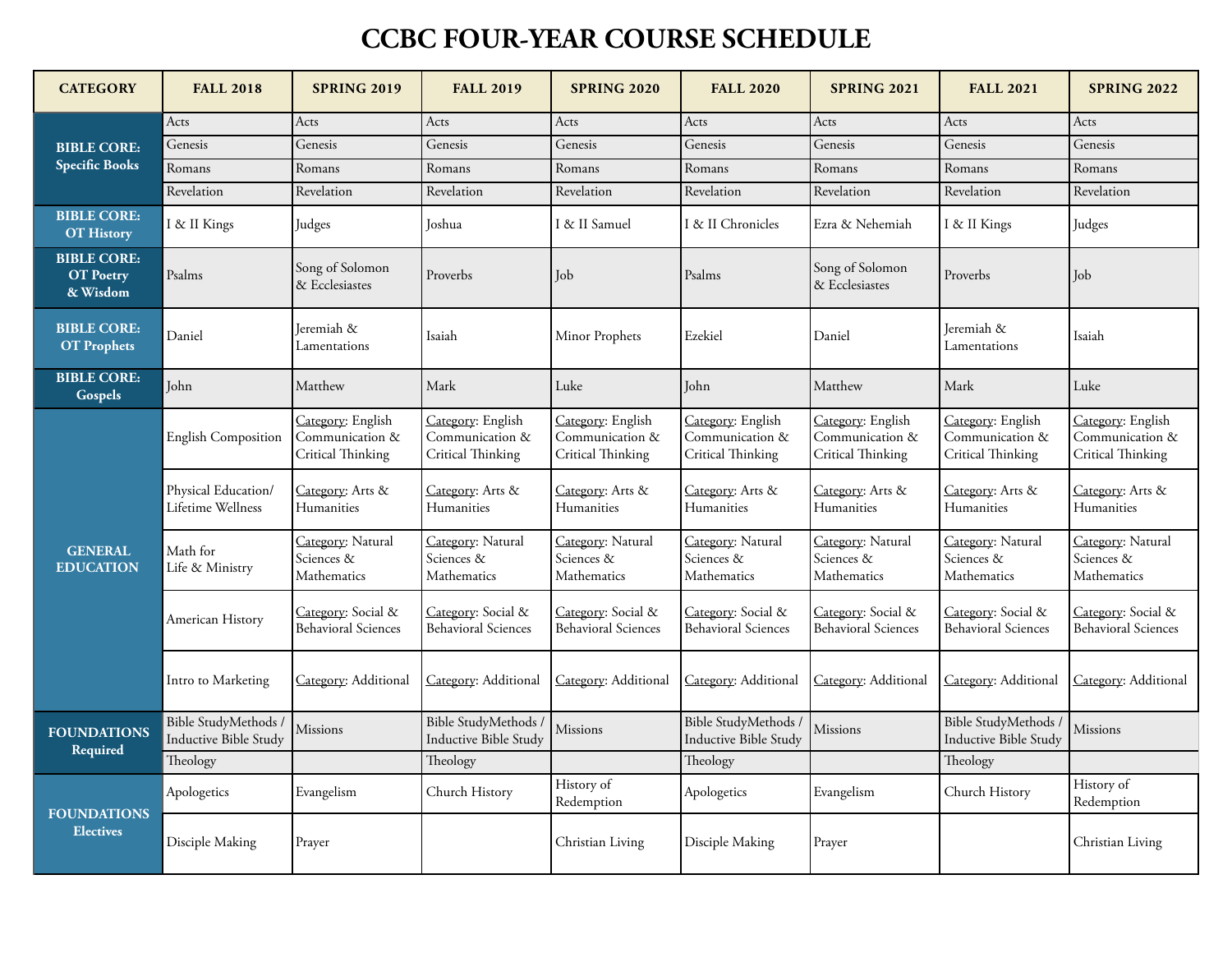| <b>CATEGORY</b>                                                     | <b>FALL 2018</b>                  | <b>SPRING 2019</b>              | <b>FALL 2019</b>                  | <b>SPRING 2020</b>              | <b>FALL 2020</b>                  | <b>SPRING 2021</b>              | <b>FALL 2021</b>                  | <b>SPRING 2022</b>              |
|---------------------------------------------------------------------|-----------------------------------|---------------------------------|-----------------------------------|---------------------------------|-----------------------------------|---------------------------------|-----------------------------------|---------------------------------|
| <b>ELECTIVES:</b><br><b>Biblical Languages</b>                      | Greek I                           | Greek II                        | Hebrew I                          | Hebrew II                       | Greek I                           | Greek II                        | Hebrew I                          | Hebrew II                       |
| <b>ELECTIVES:</b><br><b>Bible</b>                                   | Philippians &<br>Ephesians        | Galatians &<br>Colossians       | Philippians &<br>Ephesians        | Galatians &<br>Colossians       | Philippians &<br>Ephesians        | Galatians &<br>Colossians       | Philippians &<br>Ephesians        | Galatians &<br>Colossians       |
|                                                                     | I & II Thessalonians              | Pastoral Epistles &<br>Philemon | I & II Thessalonians              | Pastoral Epistles &<br>Philemon | & II Thessalonians                | Pastoral Epistles &<br>Philemon | I & II Thessalonians              | Pastoral Epistles &<br>Philemon |
|                                                                     | 1&2 Corinthians                   | I & II Peter & Jude             | 1&2 Corinthians                   | I & II Peter & Jude             | 1&2 Corinthians                   | I & II Peter & Jude             | 1&2 Corinthians                   | I & II Peter & Jude             |
|                                                                     | James & I, II, II John            | Hebrews                         | James & I, II, II John            | Hebrews                         | James & I, II, II John            | Hebrews                         | James & I, II, II John            | Hebrews                         |
|                                                                     | Exodus                            | Leviticus                       | Numbers                           | Deuteronomy                     | Ruth & Esther                     | Exodus                          | Leviticus                         | Numbers                         |
| <b>ELECTIVES:</b><br>Emphasis in<br>Christian Leadership            |                                   | <b>Biblical Counseling</b>      | Advanced Biblical<br>Counseling   |                                 |                                   | <b>Biblical Counseling</b>      | Advanced Biblical<br>Counseling   |                                 |
|                                                                     | Teaching Methods or<br>Homelitics | Church Planting                 | Teaching Methods or<br>Homelitics | Church Planting                 | Teaching Methods or<br>Homelitics | Church Planting                 | Teaching Methods or<br>Homelitics | Church Planting                 |
|                                                                     | Pastoral Ministry                 | Leadership & Admin.             | Pastoral Ministry                 |                                 | Pastoral Ministry                 | Leadership & Admin.             | Pastoral Ministry                 |                                 |
|                                                                     | Prison Ministry                   | Youth Ministry                  | Women's Ministry                  | Children's Ministry             | Prison Ministry                   | Youth Ministry                  | Women's Ministry                  | Children's Ministry             |
| <b>ELECTIVES:</b><br><b>Emphasis in Worship</b>                     | Musicianship                      |                                 | Sound & Recording                 |                                 | Musicianship                      |                                 | Sound & Recording                 |                                 |
|                                                                     | Worship Band                      | Worship Leadership              | Worship Band                      | Worship Leadership              | Worship Band                      | Worship Leadership              | Worship Band                      | Worship Leadership              |
| <b>ELECTIVES:</b><br><b>Emphasis</b> in<br>Apologetics              | Intro to Islam                    | Cults &<br>World Religions      | Bibliology &<br>Archeology        | Christian Ethics                | Critical Thinking                 | Intro to Islam                  | Cults &<br>World Religions        | Bibliology &<br>Archeology      |
| <b>ELECTIVES:</b><br><b>Emphasis in</b><br>Missions &<br>Evangelism |                                   | Missionary<br>Biographies       |                                   | History of Missions             |                                   | Missionary<br>Biographies       |                                   | History of Missions             |
| <b>ELECTIVES:</b><br><b>Topical</b>                                 | Dorm Steward Class                | Dorm Steward Class              | Dorm Steward Class                | Dorm Steward Class              | Dorm Steward Class                | Dorm Steward Class              | Dorm Steward Class                | Dorm Steward Class              |